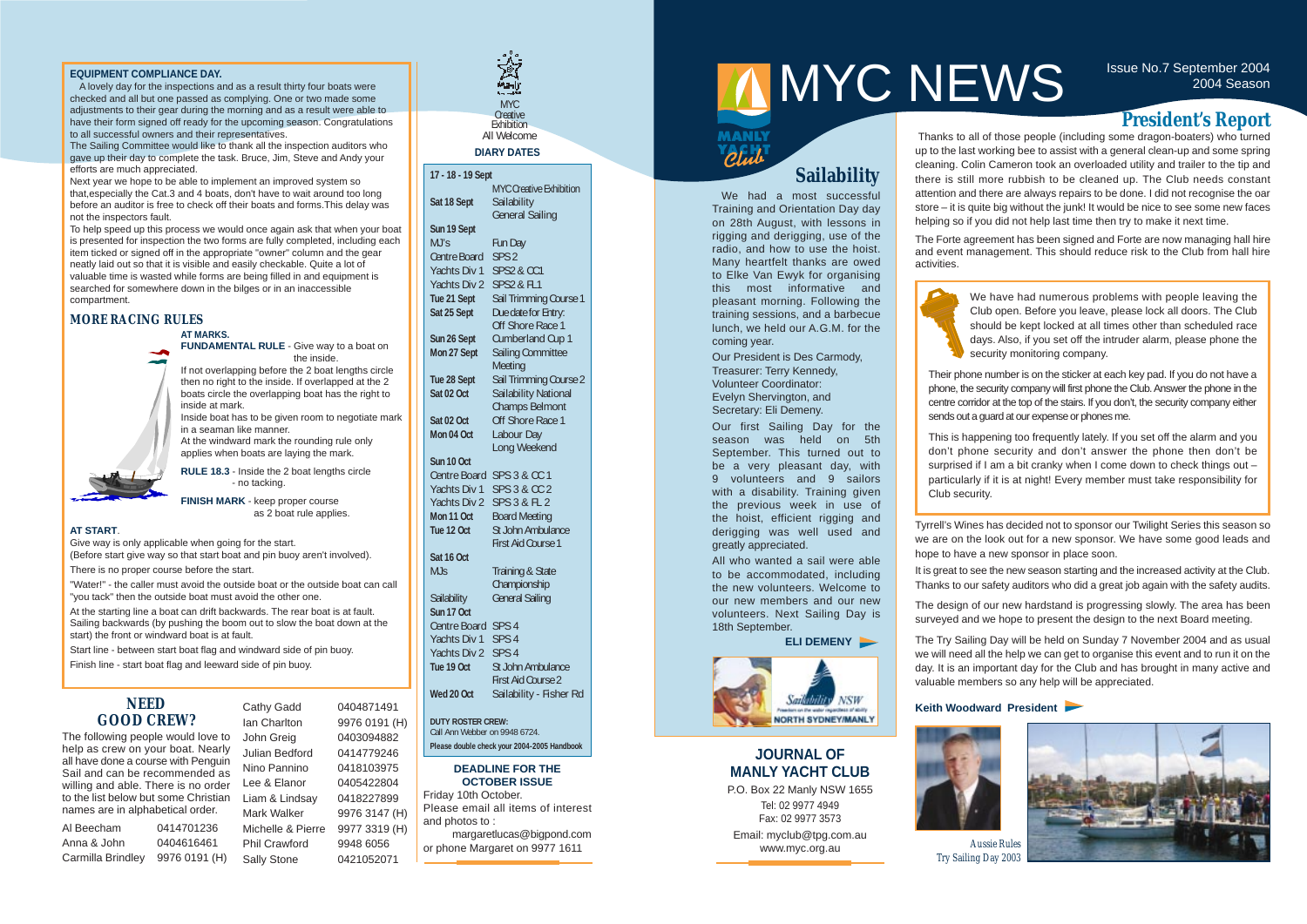### **4. SAIL TRIMMING COURSE**

- Tuesday 21 Sept Course 1
- Tuesday 28 Sept Course 2

To enroll contact: **Steve Teudt 9907 9111** 

### **5. OCEAN RACE SERIES 2004-2005**

*Invitation* Manly Yacht Club will be conducting **FIVE** offshore races using performance based handicapping system. It is anticipated that competitors will enjoy a mixture of fun racing and will be able to cruise and enjoy the surrounding waterways at the end of the series.

**DUE DATE FOR ENTRY 25 SEPT 04** Notice of Race - and dates of other 4 Ocean Race Series for 2004-2005 Web page: www.myc.org.au **or Contact Steve Teudt 9907 9111** 

■ **RACE 1**. **SATURDAY 2ND OCTOBER 04**

### **Hitchhiker Guide to the Barrier Reef - Part 3**

The story so far: Two very old yachties have some how made it as far as Gladstone!

There are four main ways of getting in and out of Gladstone Harbour. We came in through the bathroom window, no the main shipping channel. Our choices for leaving were the Narrows (very shallow but the shortest distance) or the Eastern channel which would be quite long because we would have to head of in a southerly direction almost down to the main shipping channel and then short cut just a little. We chose the NorthEast channel, which required a tide height of your boats draft. This is not such a big ask as the tides up here are huge, but so is Pensive's draft.

Our stay at the marina was very pleasant and even Peter Mu would be very impressed at the way the Gladstone Port Authority ran things. They had showers, toilets, laundry, office, chanderly and more but impressively they were all sign posted with perfectly mowed lawns and paths leading from one to another.

On a rising tide we left Gladstone Harbour without incident, crossing the shallow point in the northeastern channel a few minutes before high water and once again entering the Coral Sea. Between Gladstone and Mackay lies the Shoalwater Bay region. This is a ragged bit of coastline which pokes out to the east of

the general run of the shoreline. It was given to defence forces some years ago as a training area. Johnny Howard has recently been saying that the Yanks would also like to use it. We found it to be very remote and sort of place that you can go ashore and not find any footprints in the sand. It has lots of rocky headlands and sandy beaches with fairly sparse vegetation. There are two big harbours and a few sheltered headlands to shelter from the SE trade winds.

**YACHTS DIVISION ONE:** Even if you missed the first race of the Spring Point Score, there's still time to enter and stay be in the hunt for some silverware.

This year there will be two discards for the eight-race series - and that means **YOU ONLY HAVE TO TURN UP SIX TIMES** between now and Xmas to stay competitive. Call **Jim Nixon** on **9977 0132** for more information

*Spring Into Action......* 

## **2. SENIOR FIRST AID**<br>Commencing 12th October at 7pm at the MYC

To enroll contact: **Stephen Garmston 9971 0757** 

In one of the harbours (Island Head Creek) we were sitting on the beach and we noticed a disturbance in the water. It turned out to be a small Dolphin. Dolphins were not uncommon but one this tiny was unusual, but then we noticed its mother which was more the normal size. They were swimming within just 10 metres from the waters edge and over a sand flat that was dry just an hour before. Suddenly a furrow appeared in the water and we realised mum had turned back on her track and with amazing speed swum 30 meters to catch a fish and then within seconds rejoined her young and continued on as if nothing had happened.

Pearl Bay is just a blip on the chart, but in reality is a Mecca for yachties. It is just the normal sort of headland with a beach hooking around on its north side, which provides shelter from the south easterly. This bay is a little special because there are a number of islands scattered across the bay which eat up any swell and stop the nor easters.

Progress has been slow. We stop too often and go rowing or walking. We have only swum a few times as it still quite cool. From Island Head Creek we set sail for the Percy Island. This was a 45-mile trip and accomplished under spinnaker with a SE wind pushing us along. We have been told by experienced reef cruising people that the SE winds are fairly light this year and it is true we seem to have copped quite few NE winds.

South Percy has lovely sandy beaches separated by small headlands and bits of coral reef. Walking ashore revealed some beautiful stand of Sheoaks and under them some birds had built nests in the sand. The hilltops were made of stones and covered with short grass and the views were stunning.

Middle Percy is much bigger and has the famous A frame shed where for many years yachties have carved their boat names into the beams. There were many well-known names from years gone by and we decided that Pensive would need to perform some daring future adventure before we could justify carving her name into a beam.

We walked the 4-kilometer up the foot track to the house where earlier owners had a coffee plantation, beehives, sheep, goats and nicely laid out ground with dry stone walls. Although the goats still roam around and the bees make honey which is sold at the A frame every thing else has gone or is crumbling away. The house and surrounds are set in a dry rainforest and still

has a nice ambience. The tenants asked us into the house and made coffee while we sat on the verandah and looked at the view. The sun moved across the sky but we felt that time had actually stopped.

With a late start the next morning we sailed to Digby Island and an early start the next morning onto Mackay Harbour and its time to fly home and pay some bills. **BRUCE AND PAM**



### **1. SPRING POINT SCORE**

### **3. DUTY YACHT ROSTER**

**DUTY YACHT** If you've been rostered as the Duty Yacht, you're in for a **FUN DAY!**

Duty Yachts are asked to provide two people to help the race officer volunteers (wo)man the starter and support boats and are responsible for the bar after the race (hic... hic...).

Appendix L in the handbook lists the date you and your crew have been rostered. If for any reason, you are unable to participate on your scheduled day, it is your responsibility to find another boat with which to swap. To help, or are willing to swap, you may write a note on this list to see if anyone else is in the same boat (get it?!)…

If there are no takers, you'll just have to beg, borrow or bribe. Thanks, **Ann Webber**